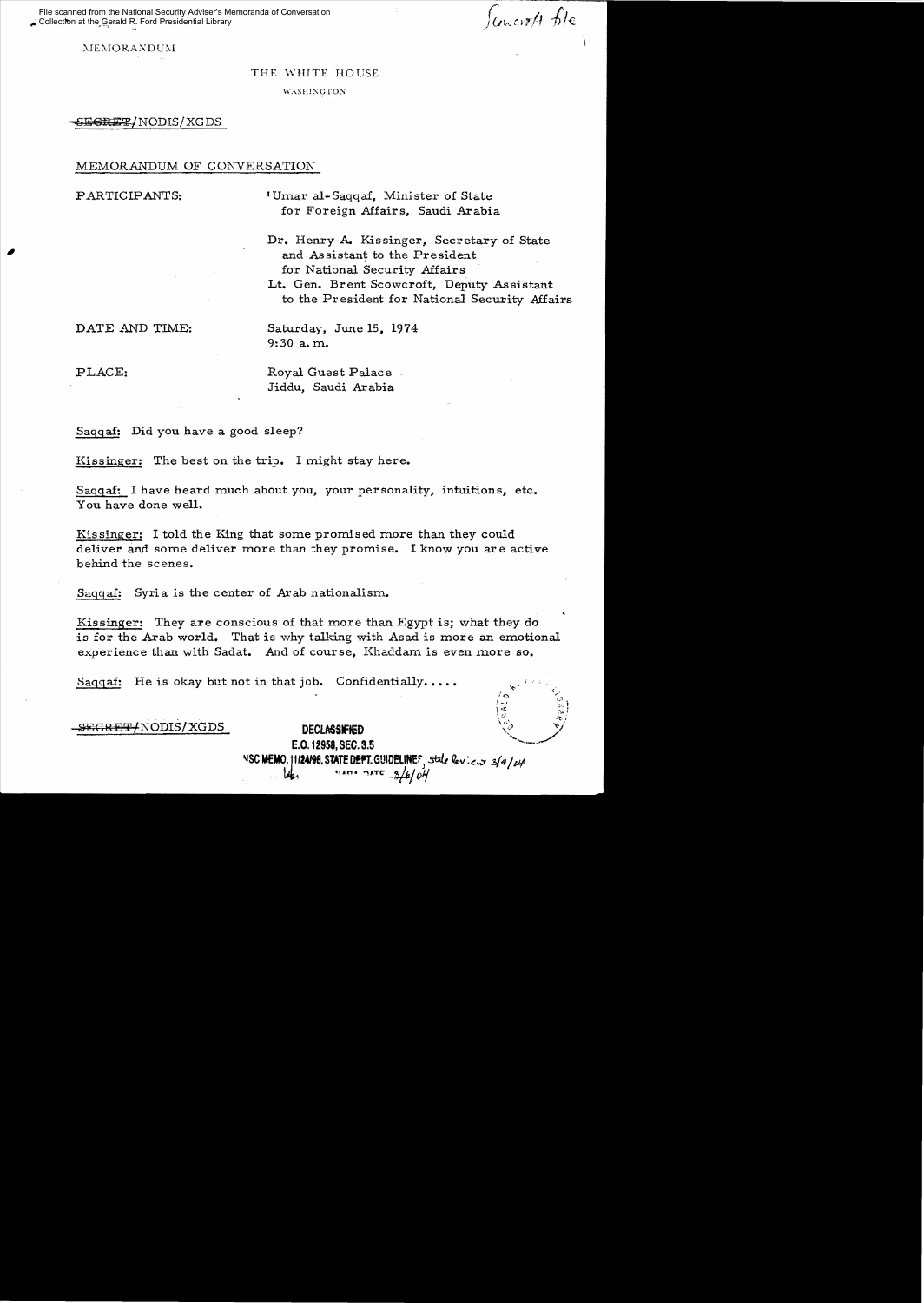## SE€RE'iF/NODIS/XGDS **-2**

Kissinger: I wanted you to meet General Scowcroft. He handles all the sensitive business in the White House for the President and for me.

Will I see Fahd?

Saggaf: He will be at the meeting.

Kissinger: I wanted to see him because someone made him pay in Washington. It is stupidity.

Saggaf: It doesn't matter.

Kissinger: I must see you during the summer. We must plan the next phase and we can't without you.

Saggaf: Yes, Lthink we must go forward soon. We must have some points of agreement. We Arabs are emotional, and we give more in words sometimes than we can afford. The Saudis less so than others.

Kissinger: But you are loyal.

Saqqaf: We mean well. But we sometimes take things for granted.

Kissinger: What are you thinking of in particular? Has too much been promised?

Saggaf: I can't say. But everything is related in the area. The King accepted the Algerian summit agreement and kept it responsible. I attacked Qaddafi and Iraq.

We appreciate what you have done. We are cooperating with you in all fields. But we can't swallow all this at once.

Kissinger: We will move at your pace.

Sagga£: Some are impatient to make Saudi Arabia a modern country. But we need time.

Kissinger: My idea is that you move slowly enough to keep your political structure.

 $-$ <del>SECRE T</del>/NODIS/XGDS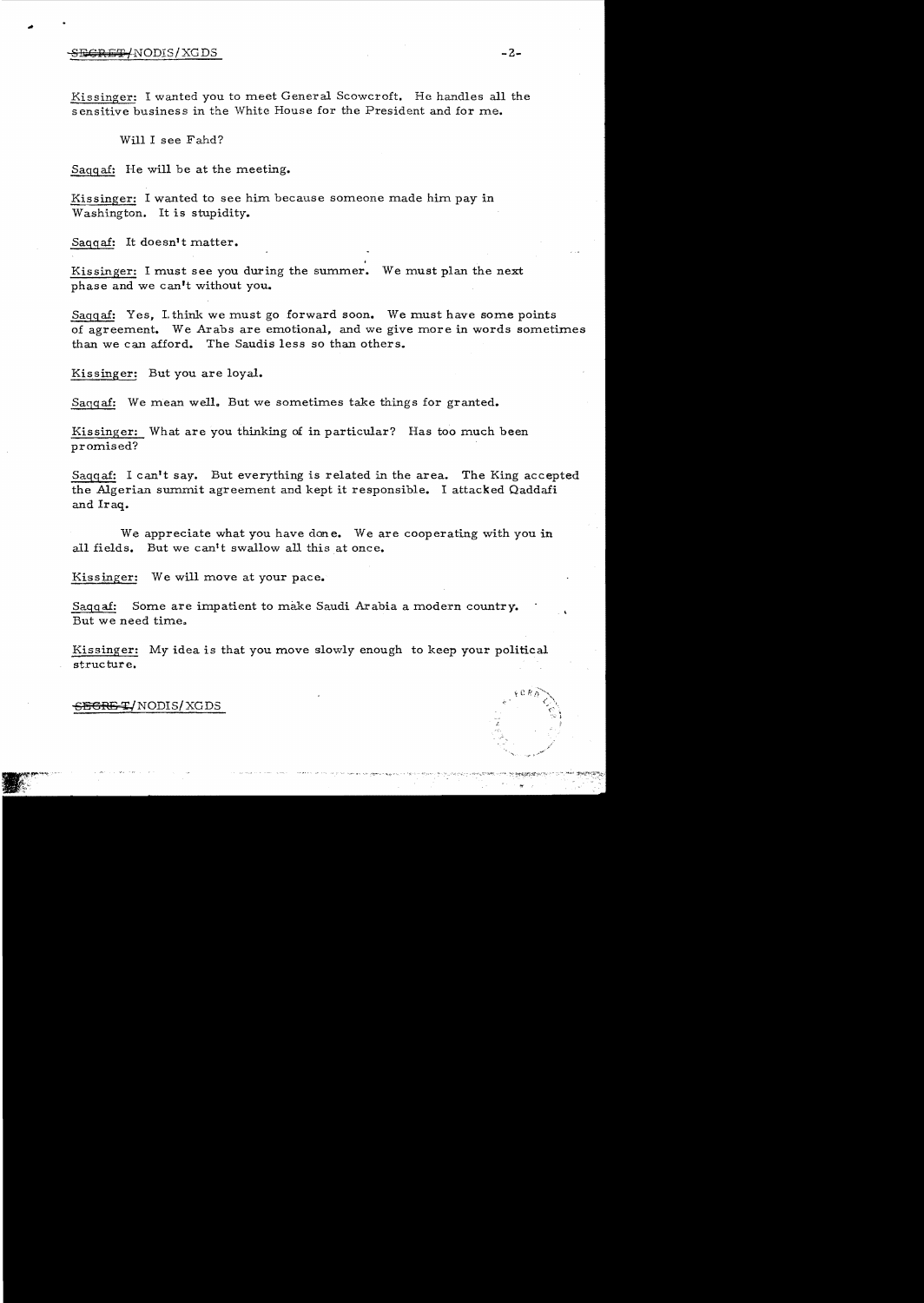#### $\overline{\text{SEGRE}}$  (NODIS/XGDS -3-

Saggaf: Yes. We get money by the billions -- but what for? We need experts in all fields. And what cooperation is expected from our side?

Kissinger: In defense, we expect none. We will cooperate with you but we expect no help in our battles. You can help by being strong.

Saggaf: We agree. We will help in South Yemen and have helped in Syria.

Kissinger: I wanted to tell you we have been approached by the Iraqis. I sat next to an Iraqi at a UN lunch **--** I told him we didn't discriminate against any Arab nation which was independent. We got a message last week saying they were independent and want to have contact.

Saqqaf: I hope that is right, but some days they are good, some days they are bad.

Kissinger: We consider them Soviet clients and your enemies-in-arms. Some want me to have close relations with South Yemen, but we will move at your pace.

Saggaf: We are not worried about North Yemen. That is helpful. The real leaders of the coup are not yet public.

Kissinger: We will recognize them a few days after you.

Saggaf: We will as soon as they ask.

I have to say something about the Arab cause: You know it means evacuation from all the territory captured in '67. Now we get reports there are deals for arms, etc., to be sent by you to Israel. This would be a hindrance to peace. I don't know if it's true. You know that Egypt has received so many offers from the USSR, and if Israel gets these new arms it would be bad. The Arabs don't intend to destroy Israel. We want a negotiated peace.

Kissinger: We will continue our step-by-step efforts. We won't publish an. overall plan because the American Jews would rise up against it. We are pushing them back bit by bit, and each bit breaks the back of some of the opposition in Israel. The attacks on me are partly by the Jews. We push. them more every  $3-6$  months. We know there will be no peace until the '67 borders, but we can't say it.

<del>SEGRET/</del>NODIS/XGDS

 $\mathcal{L}_{\mathbf{r},\mathbf{r}}$ 

i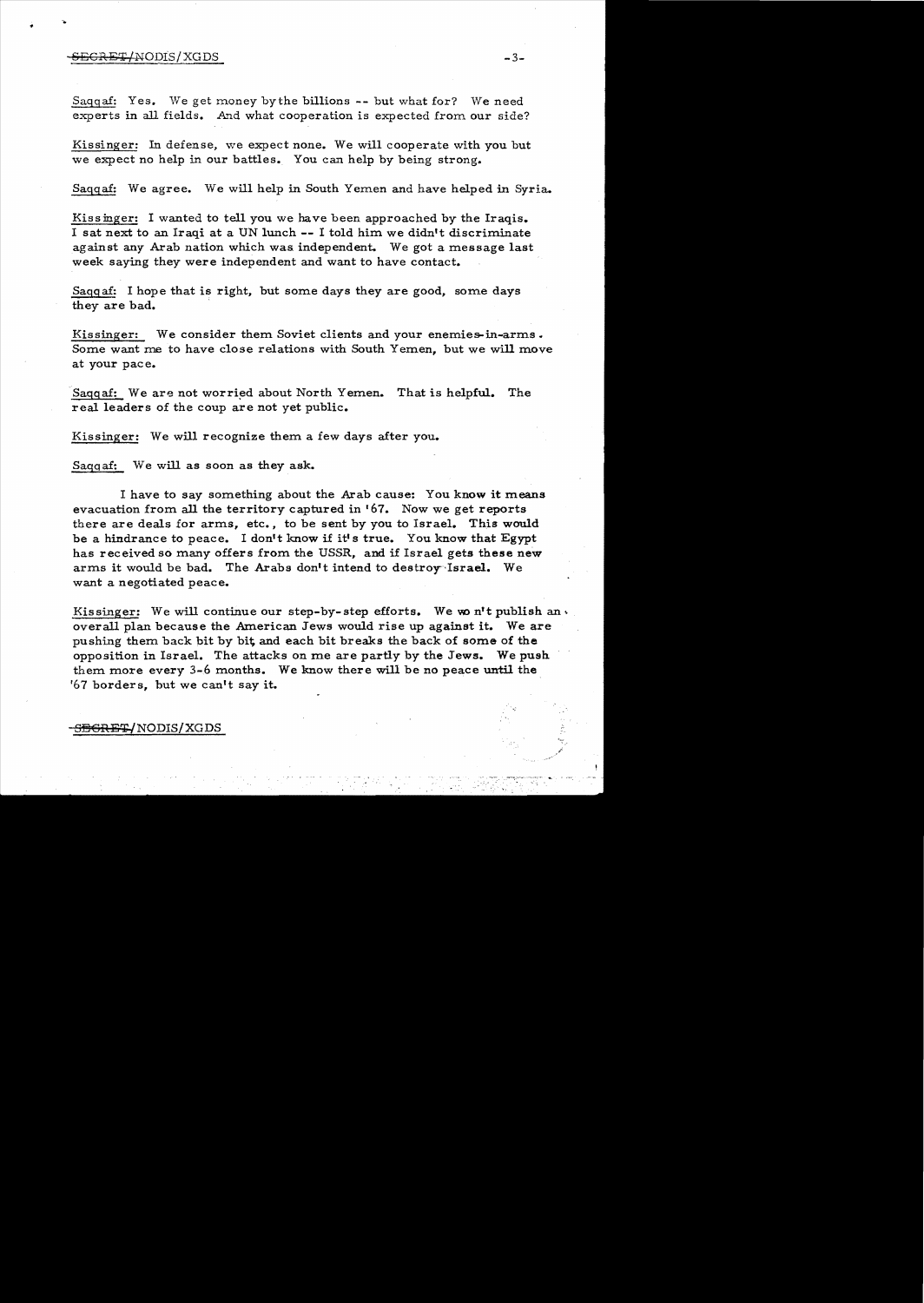# -,§i!CRE'i'lNODIS/XGDS -4

Sagqaf: I don't ask you to adopt what I said. I want to put over my point of view.

Kissinger: We can get Israeli agreement only by giving them security. We won't give them new sophisticated or massive arms. You may hear of a long-range arms agreement, but that is not new because the Congress passes it every year anyway.

Saqqa£: The implementation of the cooperative agreement will depend on the general progress and developments in the area, in other words the progress towards peace.

Kissinger: We can even give a ceiling on it, and it will be about the same. Nothing will be done that the Soviets haven't been doing. If you hear of a long-term agreement when the President is in Israel, it is nothing new. It's just what we have been doing.

Saggaf: King Faisal stands for his ideas and he wouldn't be Faisal if he changed. He was happy to receive the President. He was gay and happy in the office and went from here to the office last night. He is very happy. He suffered inside from what happened.' He suffered from the neglect and from what the Arabs were trying to do against the United States. Ten years ago we were weak **--** we said we couldn't stand against Nasser **--** Faisal did. He keeps everything in, and that is why he is tired. We have the Arab summit on the 3rd in Rabat. They will attack us, Egypt and Syria. We don't want pressure from the Arab countries. We used oil and it was effective, but it is not a game to use again and again.

Kissinger: It is too dangerous.

Sagg af: I told you when I thought the embargo should be lifted.

Kissinger: Yes, you said when it shouldn't and when it should.

Saggaf: We speak no more about an embargo. If we feel desperate, that is something else, but not now.

Kissinger: I don't think you will feel desperate.

 $$$ EGRET/NODIS/XGDS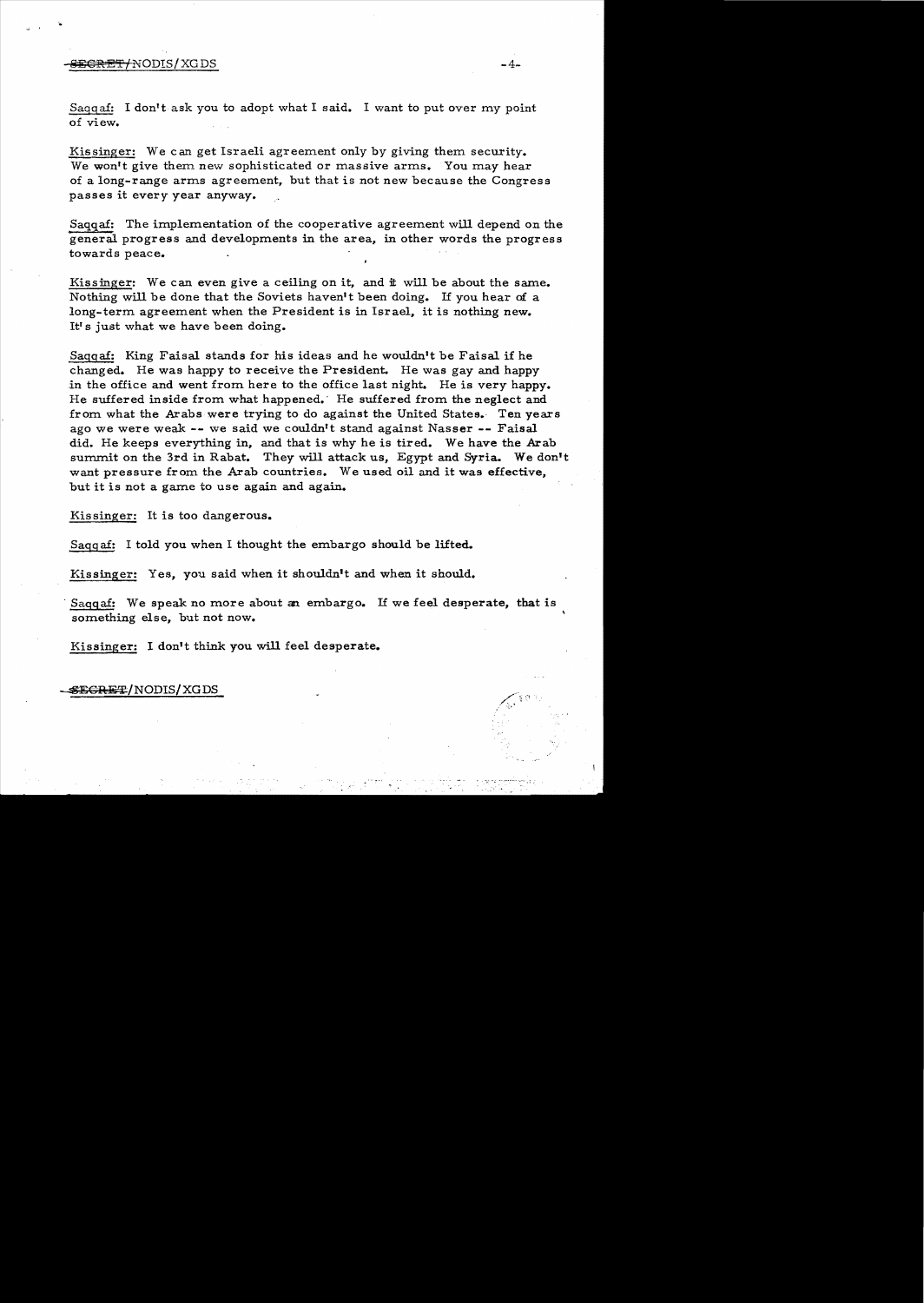# SECRET/NODIS/XGDS -5-

Saqqa£: I think public opinion is more favorable to the Arabs.

Kissinger: This trip will help the American people to think of the Arabs as friends, not as in the time of Nasser.

Sagga£: We know what you yourself have done in this regard and we greatly appreciate **it.**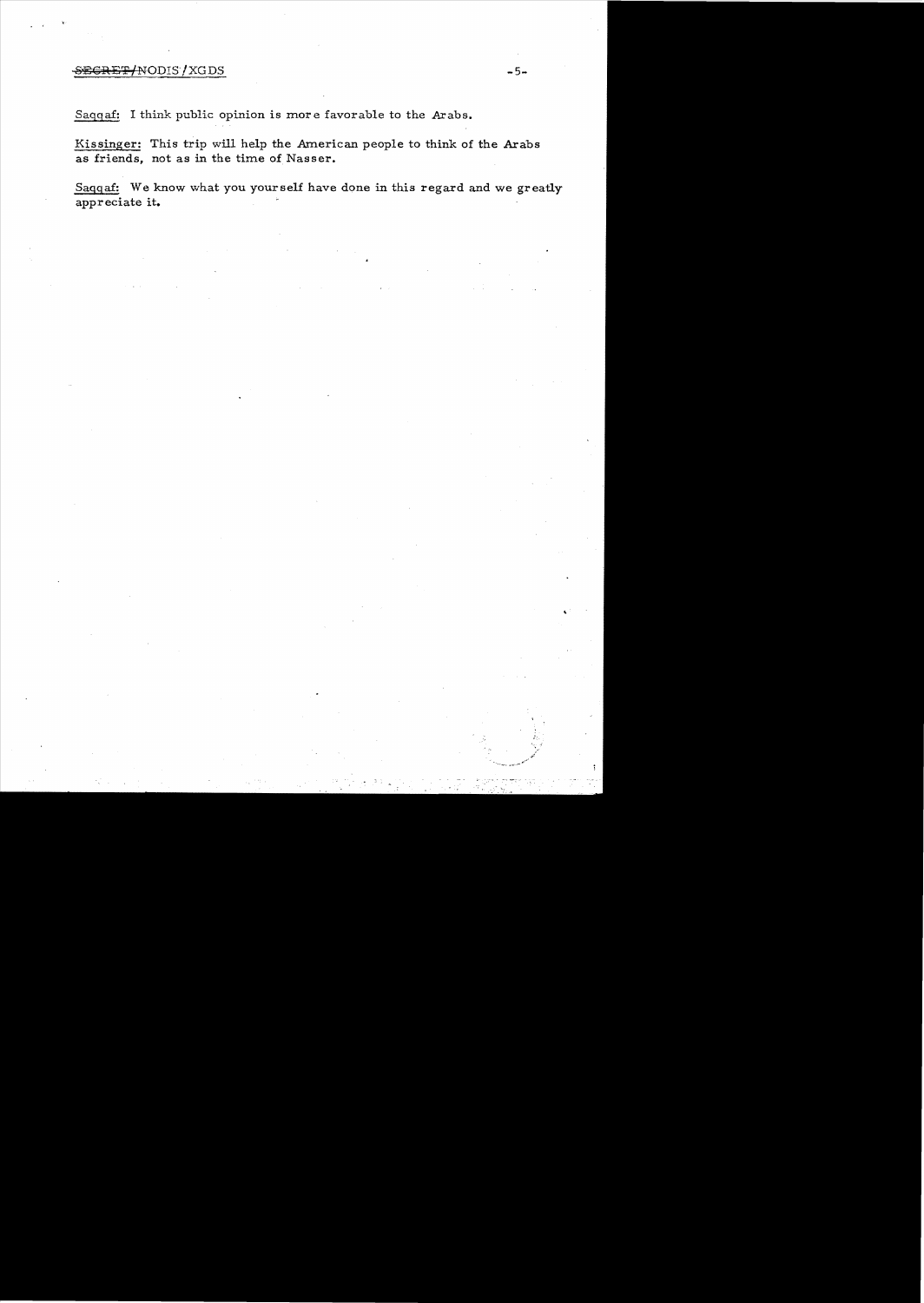$Hxy \in M_y$  $\sqrt{999}$  $\zeta$ HO930  $J$ une 15, 1974 Jidda Good skeep Brot on trip. In pot stay has Here I would about your, your personality, the amthinking You home done will I'MI King some provisione more than deliver; some  $\downarrow$ holmar whe than provise - I know you a this behood farms Igain is centre and nothing.  $\mathcal{S}% _{M_{1},M_{2}}^{\alpha,\beta}(\varepsilon)$ Thing ensuring the that was than E; what they  $\mu$ De no for a Chose world. That is only Contin w/ and is well Inistrainal and of course, Khadden He Kbutwitchnt for. Imprehensing ..  $\mathcal{D}_{\mathcal{A}}$ R astrotal joint to met Scs. All senation striff en WH. With Jaar Falked He will be at month S Wortherto se him humme K sorrand made Lour poy in Wash, It otopisty  $\sum_{i=1}^{n}$ I want ser you him in summer. We most K plan went phase & emit w/o yo  $\mathcal{S}$ Yes I tronh we most go forevoud some, he mot trons some pointif a premient. We enstand, give wore in words saration trans ou con ajourd. K But jouan 'longal Those and los G, Lambia bod us mon could. But me scentime toto trip  $\mathcal{S}$ for grownted. **DECLABSIFIED** 

E.O. 12958, SEC. 3.5 NSC MEMO, 11/24108, STATE DEPT. GUIDELINES, State Pericus 3/9/04  $v$  by NARA DATE  $\frac{6}{4}$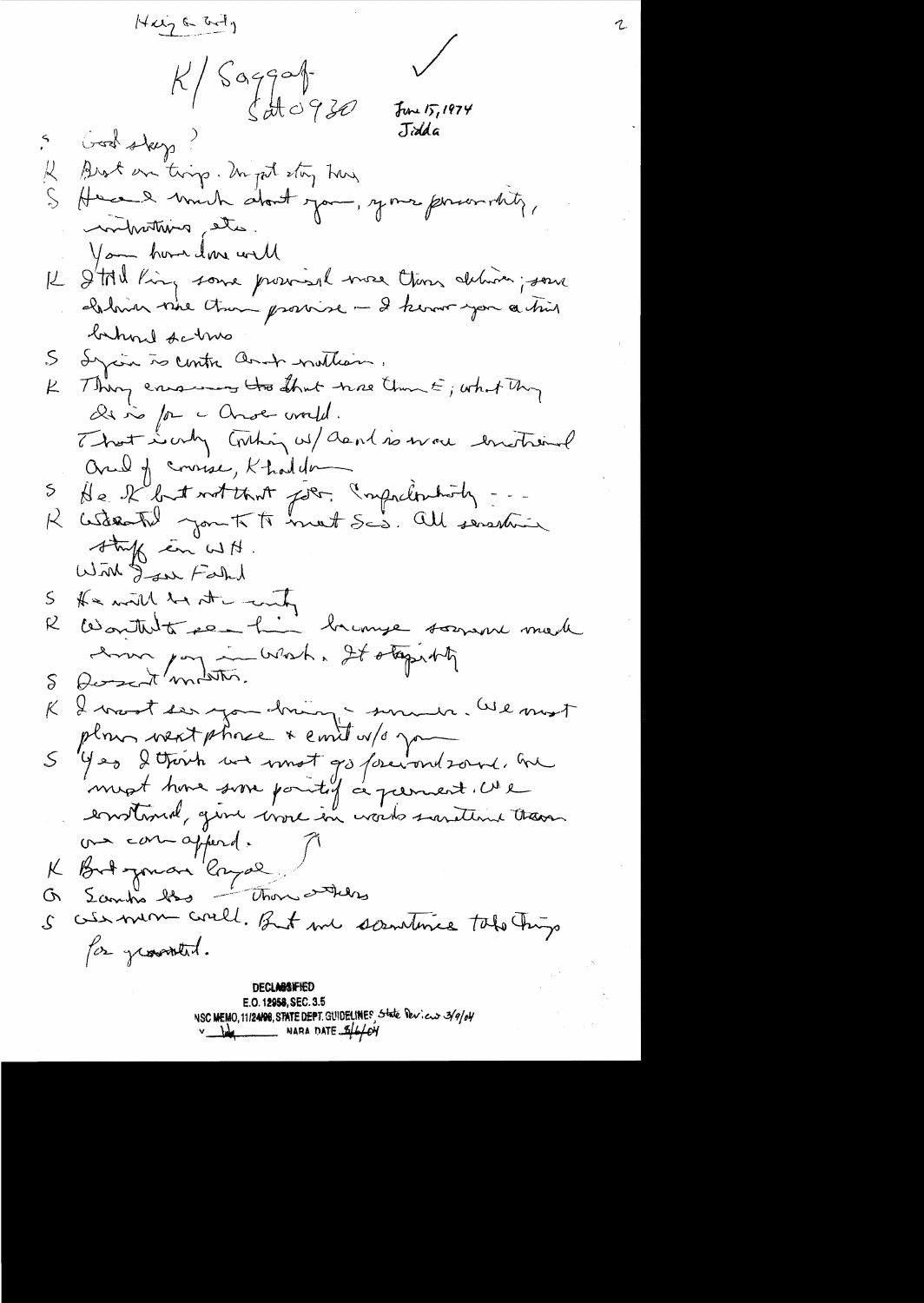$\frac{1}{2}$ 

 $\frac{1}{\sqrt{2}}$ 

 $\hat{\boldsymbol{\beta}}$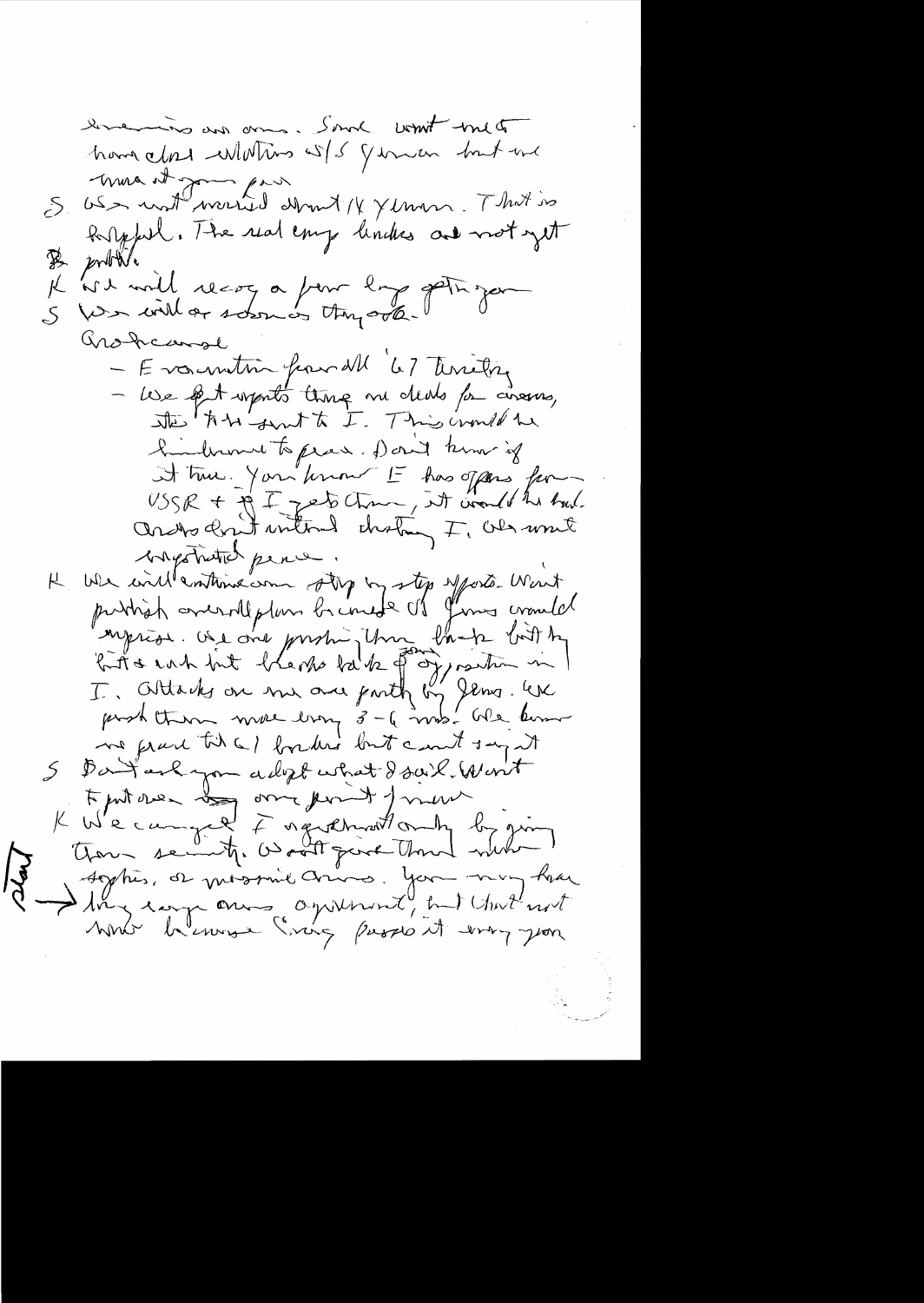S The marphematicitier de composition agriconntes ayen ces en brander de centre be done tant Suro haven't have lost. Il you hear ilong tour a greenwit when P have have don S Faisal stands for times illes a be wonder't be Faird if he hanged. Hoppy to receive P. He was gay + hope in grade & work from have a spite last the put, It a way hypey. Ha sylvent in with from what hoppened He suffered part vizlent + pour what tris what trying L'hagnist US, Bznanjo we werk - Sanil<br>combat strik agaist Nassu. Fousd did.<br>Hi keps everything in + Chat why he triel. We have an abi served on 3 el milant. They will attack to us, Egypt, Syrice, We don't won't present prin Cooli mutines. we work out a time you thing , but it with game to wae again rayon K Too duryoners S I tild zon when I thought index jo should be K Jeo zon said when it standard morn would.<br>S CSA speak was mere about embacque of me Rel disperante, that something that not mot John ting with help Macycle & think of Grass  $\mu$ S let moment what spon yourself have done in the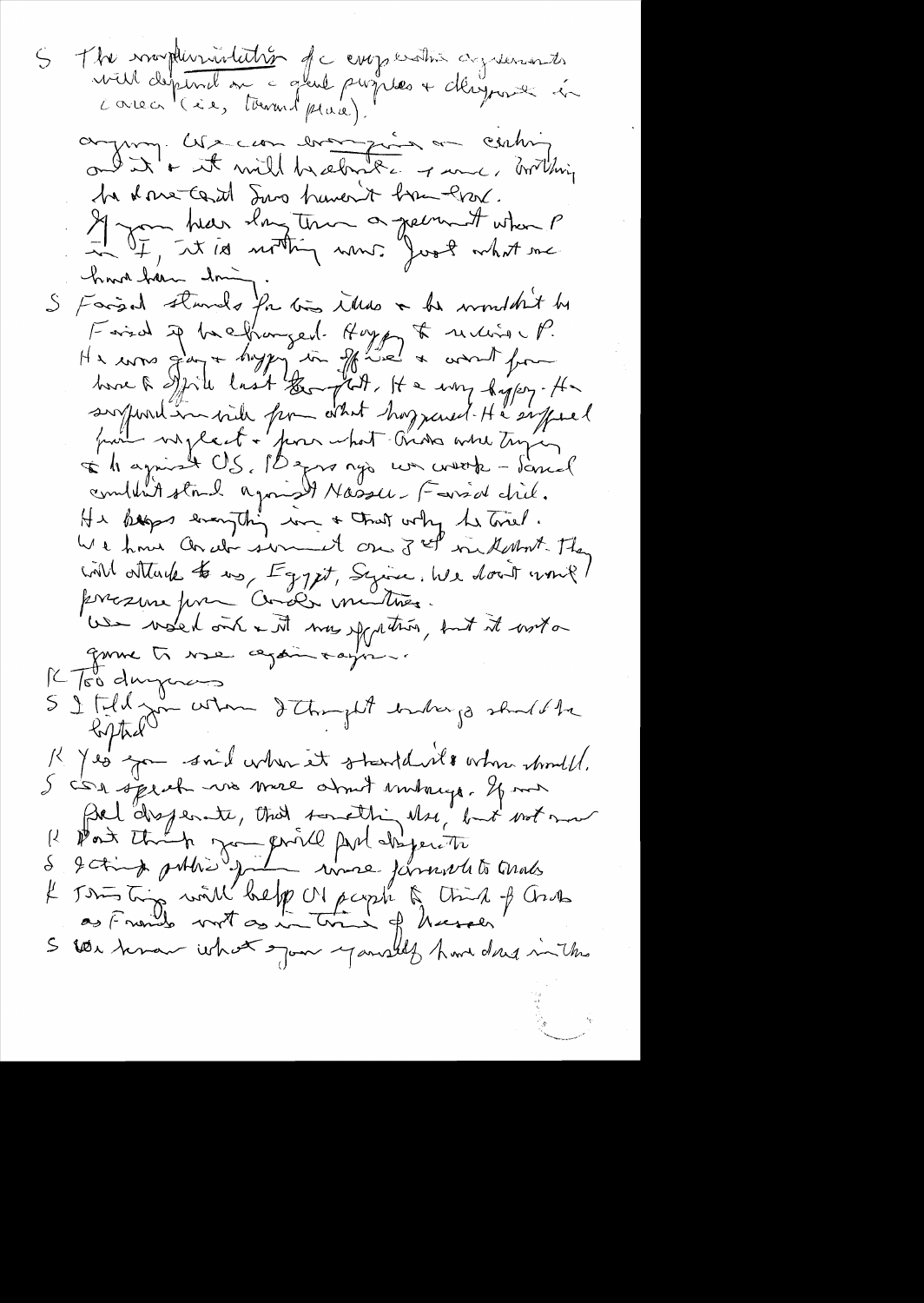regard and we pretty apparently.